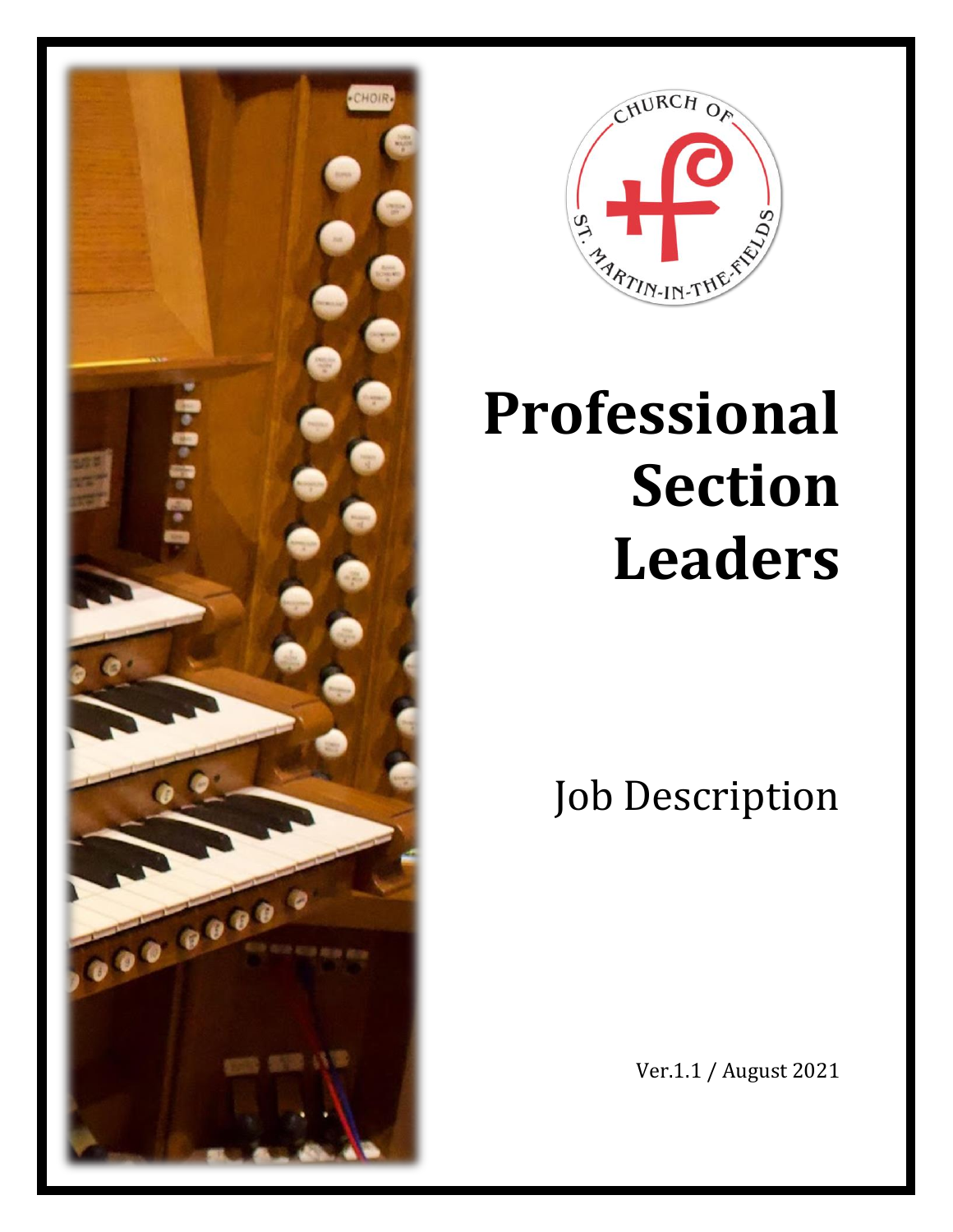The Church of St. Martin-in-the-Fields (St. Martin's), Philadelphia, seeks to appoint f**our professional Choir Section Leaders** to begin **September 2021**. One Section Leader per part (SATB) will be appointed. Countertenors are most welcome to apply. Section Leaders receive **\$90 per service**, and **\$85 per rehearsal**, with extra fees for weddings/funerals as required through the year. This typically amounts to **over \$8,000 each academic year**.

#### Music at St. Martin's [www.stmartinec.org/music](http://www.stmartinec.org/music)

Music is an integral part of the worship and our aims and mission at the Church of St. Martin-in-the-Fields. We aim to offer music as an extension to prayer, a force for good in the community, and an educational outreach tool in Philadelphia and beyond.

The volunteer choir is made up of approximately 30 committed and able volunteers who enhance our worship each week with sung mass settings, anthems, motets, psalms, and hymns. The choir has had two tours to England in the last few years, singing at many prominent cathedrals as well as Westminster Abbey. Another tour will be planned for the very near future. The choir also performs concerts for the community and special occasions.

# Desired Qualifications/Experience

- Bachelor's degree in music performance or appropriate equivalent experience;
- Prior work experience as a section leader;
- Excellent vocal technique, musicianship, and ensemble skills;
- Strong sight-reading skills;
- Able to inspire and support the volunteer singers, and willingness to work collaboratively;
- Willingness to work with children when required in support of our children's Chorister program.

## Duties & Responsibilities

- To attend all scheduled rehearsals, service, concerts, etc. as required by the Director of Music;
- To thoroughly prepare and perform music as selected by the Director of Music including any assigned solos;
- To lead, musically and by example, their section and the choir in performance, behavior, attendance, and punctuality at rehearsals and services;
- To lead sectional rehearsals as required;
- To welcome new singers and to help and guide volunteer singers where needed;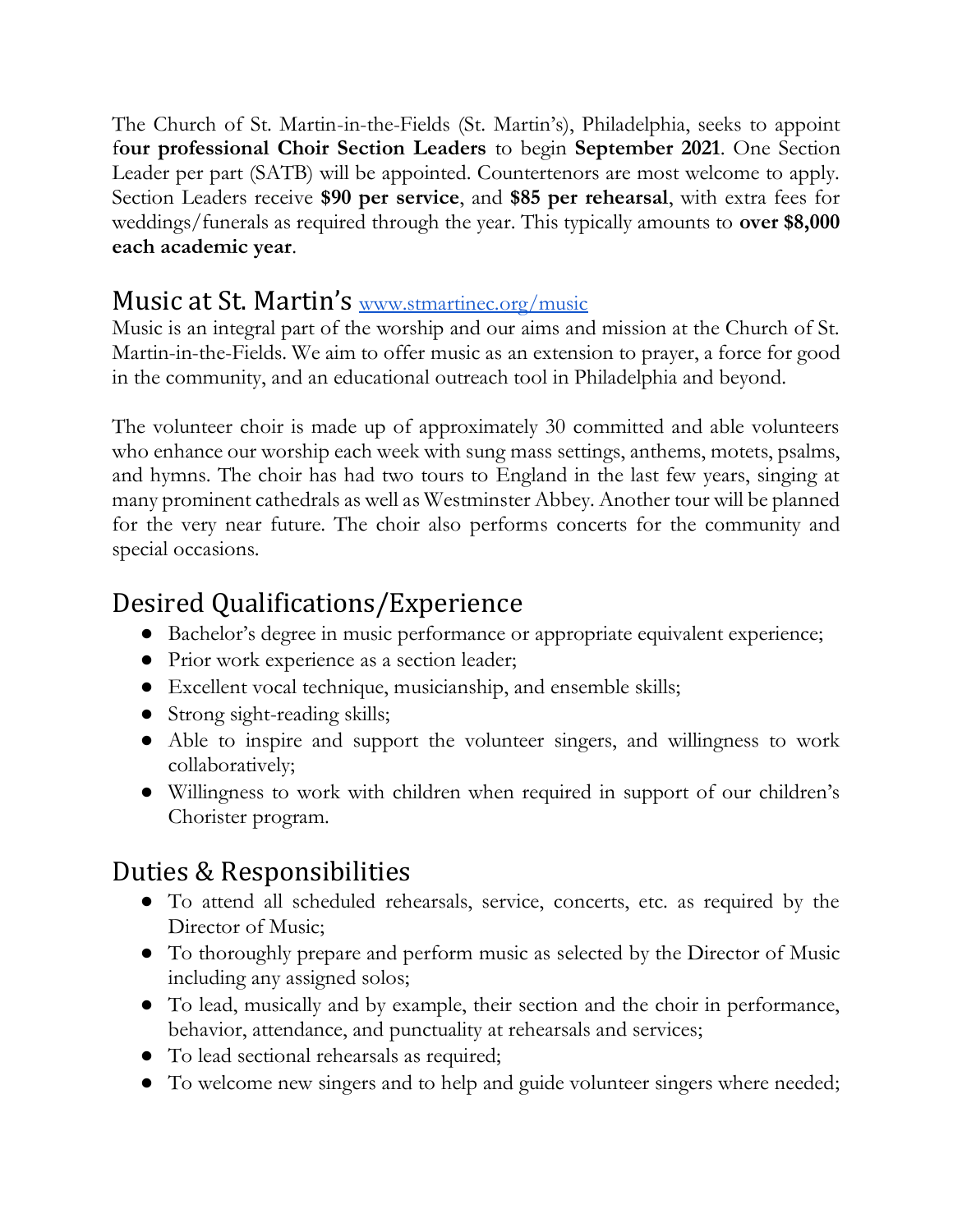- To promote the work of St. Martin's and its ministries in accordance with the aims and mission of the Church and vision of the Director of Music;
- All Section Leaders will need to complete comprehensive background checks and Safeguarding/SafeChurch training prior to beginning employment;
- To follow any COVID-19 safety protocols in effect;
- No religious affiliation is required but candidates should be sympathetic to the aims and mission of the Episcopal Church.

## Schedule

Singers are engaged from September 1 to June 30 on a rolling one-year agreement, renewable by mutual agreement at the end of each academic year. A full schedule of service and events is provided by the Director of Music. Some summer work may be available.

Weekly commitments include:

- Thursday Rehearsals, 7pm to 9pm every week;
- Sunday Morning Eucharist, Rehearsal 9:30am, Service 10:30am;
- Choral Evensong (first Sunday of each month only).

Singers are expected to be available for special extra services including Christmas Eve & Day, Holy Week & Easter, etc. Any absences must be cleared with the Director of Music.

#### Compensation

Each Section Leader will be compensated (monthly) at a rate of \$90 per Sunday service (including rehearsal beforehand) and \$85 for rehearsals. Additional compensation will be made as required for extra services/engagements. A Letter of Agreement and our Employee Handbook must be signed prior to the start of employment.

## Application & Audition

To apply, please send a brief cover letter, resumé, and any recordings of your performances to Director of Music, Mr. Tyrone Whiting by email (preferable) or mail. Early application is encouraged, and candidates will be considered as they apply. Application will remain open until all section leader positions are filled. Enquiries are welcome by email or phone.

| twhiting@stmartinec.org |  |
|-------------------------|--|
| 215.247.7466 x105       |  |

Church of St. Martin-in-the-Fields 8000 St. Martin's Lane Philadelphia, PA 19118